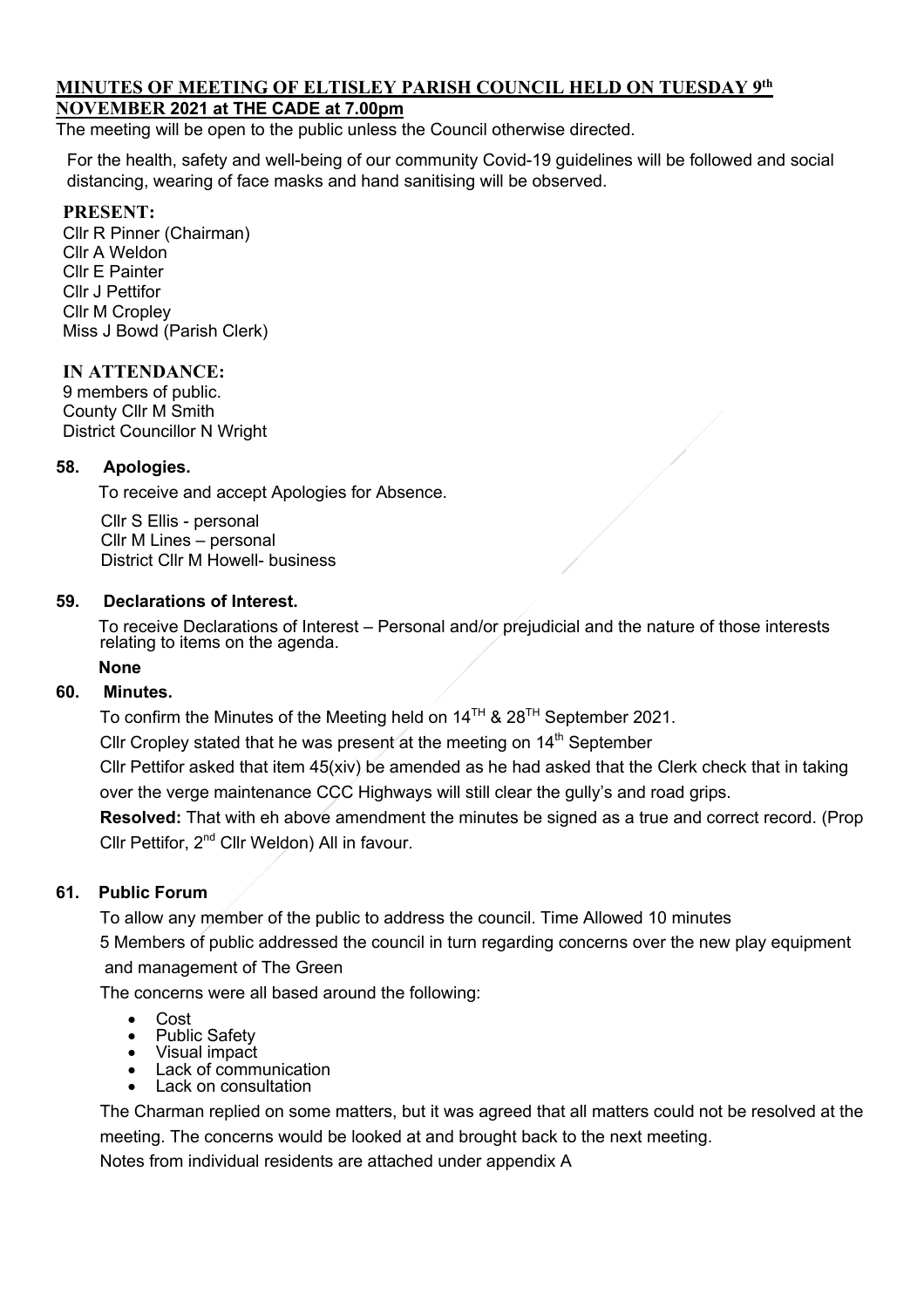## **62. District and County Councillor Reports**

To receive verbal reports from district and county councillor.

County Cllr Smith spoke regarding correspondence relating to the current road works and road closure on the A428 whilst a cycle path is installed. She apologised for not replying to the Clerks email on the subject but wanted to hear comments directly at the meeting to feed back to the weekly<br>review meeting.<br>Cllr Pettifor questioned whether villages affected had been consulted and, in his opinion, residents

Cllr Pettifor questioned whether villages affected had been consulted and, in his opinion, residents<br>are being "fobbed off" about all matters relating to the A428. He stated that CCC should not underestimate the power of feeling amongst residents as this is affecting their lives. Action should have been taken after the major accident last week.

Cllr Painter stated that the current situation is outrightly dangerous.<br>Cllr Pinner considered the works ill-conceived and poorly planned.

Several residents interjected with supporting comments for the Parish Councillor comments. Cllr Smith said she would look at how the situation can be managed over the next 3 months whilst the works are ongoing.

District Councillor N Wright encouraged residents and the Council to comment on the current local plan consultation and reiterated that 49,000 homes are planned to be built as opposed to the 40,000- limit set for the area.

Cllr Wright further stated that the MP is pushing to get the number reduced. He also confirmed to a resident that s106 funds are the vehicle to address issues such as doctors, schools etc which a resident considered necessary with all the new housing.

Clir Pettifor asked if development was planned for this side of the gibbet, to which he was advised<br>that no plans to the effect have been seen, however if the East-West rail link brings a station at<br>Cambourne then further

#### **63. Matters arising from previous meeting**

(i) A428

 Cllr Pinner advised that this is now with the planning inspectorate and that a decision is expected in the New year.

(ii) Village Drainage

 Cllr Pinner reported on the excellent work in Potton End and confirmed that the owner of the caravan in Potton End has been written to advising of the riparian rights.

 As CCC are now offering grants for works under riparian rights Cllr Pinner advised that this may be looked at for the next round of work.

(iii) Zero Carbon Communities Grant Scheme

The Chairman advised of the areas being considered for re-wilding.

 Clerk referred to a statement form Cllr Ellis which asked for Council to consider a contribution to the church for water used re the planting of trees.

 It was agreed that a contribution of £25.00 be made, to be paid from the zero-grant carbon grant. (iv) Play Equipment.

 Cllr Pinner advised that investigation into a new goal post had not found a grant funding scheme. Also, it had not been possible to source a single goal as they are sold in pairs.

Cllr Painter confirmed that the school has just purchased 4 new goals.

Cllr Pettifor suggested buying to new goals and selling the old one.

(v) Caravan – woodland Potton End

Owner has been written to advising of riparian rights.

- (vi) Grass cutting CCC
- Nothing to report
- (vii) Bus shelter & seat repairs.

Cllr Pinner advised that the wood for the seat repairs is on order.

 Cllr Pinner spoke regarding the overwhelming response from residents to the newsletter asking for comments on repairs or replacement of the shelter in favour of repairing the existing shelter. He confirmed that quotes for the work will now be sought.

(viii)Christmas party & Peace tree lights

Cllr Pettifor confirmed that the cherry picker is on order for  $7<sup>th</sup>$  December and that the replacement lights have been supplied free of charge.

Cllr Pettifor offered his apologies for attendance at the Christmas party.

 Cllr Pinner confirmed that plans for the party are in hand apart from a volunteer who is required to make mulled wine.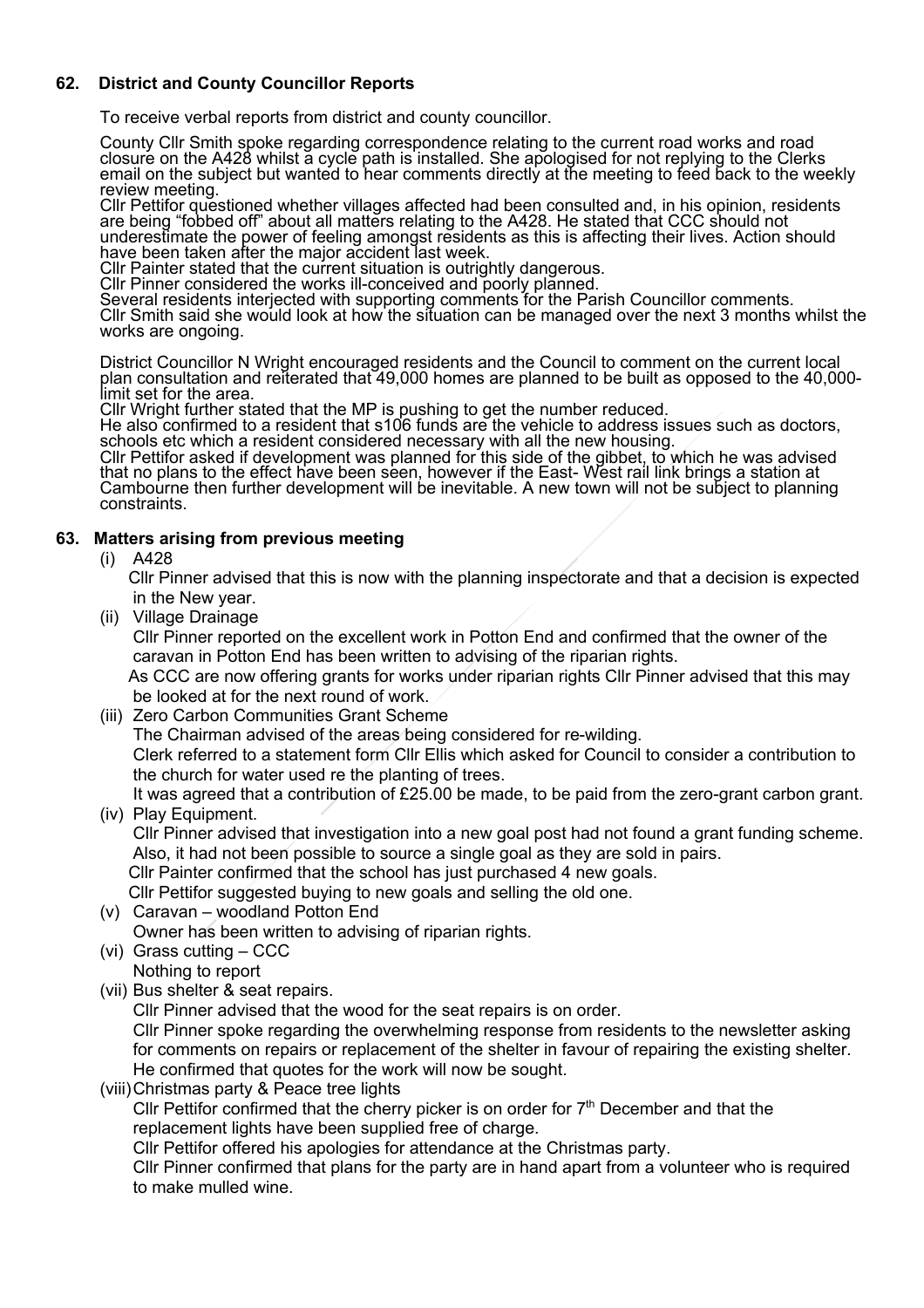# **64. Clerks Report**

To receive written report. 9<sup>th</sup> November 2021, Meeting Dates: – Full Council – Tuesday January 11th

Items to report.

- LHI BID application submitted 21/9/21
- Reply regarding damaged bus stop sign *Thank you for reporting this issue. I inspected the bus stop pole a while ago and whilst I don't regard it as dangerous or at risk of falling over, I did intend to get it replaced. Unfortunately, due rapidly diminishing budgets this is no longer possible for the time being so I'm closing this report down and would invite you to raise the issue again in the new financial year.*
- I will be attending a SCDC procurement session via zoom 15/11/21 7pm.
- Closure of A428 For cycle path installation 4 months. Reported to Highways England 1/11/21 ref: 22102923. Officer advised SLA of 10 days, but he will mark as urgent. Later confirmed that this is a CCC Highways project.

# **65. Members reports**

(i) Parish Forum.

Cllr Pinner advised that the next forum meeting is to be held on  $29<sup>th</sup>$  November via Zoom. Regrettably he is unable to attend

- (ii) Village working party.
- None planned
- (iii) Parish plan survey.

 Cllr Pettifor spoke to say that, considering the comments made in the public forum he would like to see the work of this group re visited and the terms of reference and management reviewed. Cllr Pinner advised that the survey is about to be repeated in line with the requirement for the plan to be refreshed every 4 years.

 Cllr Cropley spoke to express his concerns that a permanent wicket for cricket use may be placed on The Green.

It was agreed that this will be taken to the January meeting.

(iv) Speedwatch

 Cllr Pinner advised he had held a meeting with the county speedwatch co-ordinator and the locations of the equipment had been approved.

 It was also agreed that collecting data from the area outside of the Cade would be useful in the possible implementation of a 20mph speed limit.

 Cllr Pettifor felt that as monitoring of a 20mph limit would be difficult energy should be put into getting traffic away from the village.

(v) Broadband

Clerk reported no response from Openreach.

Cllr Pettifor asked that Council upped the "anti" as many residents were experiencing issues with broadband.

(vi) Platinum Jubilee 2022

Cllr Weldon said there had been no update from the Cade committee.

Cllr Pettifor felt that this was due to the event being so far in the future.

# **66. Finance and Risk**

- 66.1 To approve the following accounts for payment:
	- i. Miss J Bowd salary September £342.77 October £321.37
	- ii. Mrs A Jackson September £87.01 October 87.01
	- iii. HMRC September PAYE £80.40 October £80.20
	- iv. PT Pinner & Son materials for play area £691.10
	- v. Mr J Brinkley £1340.00 pond clearance
	- vi. Bradgate ltd grass cutting £528.00
	- vii. CAPALC Councillor training £150.00

Clerk advised of 2 further invoices PT Pinner & Son £175.90 (reimbursement for wood for seat),